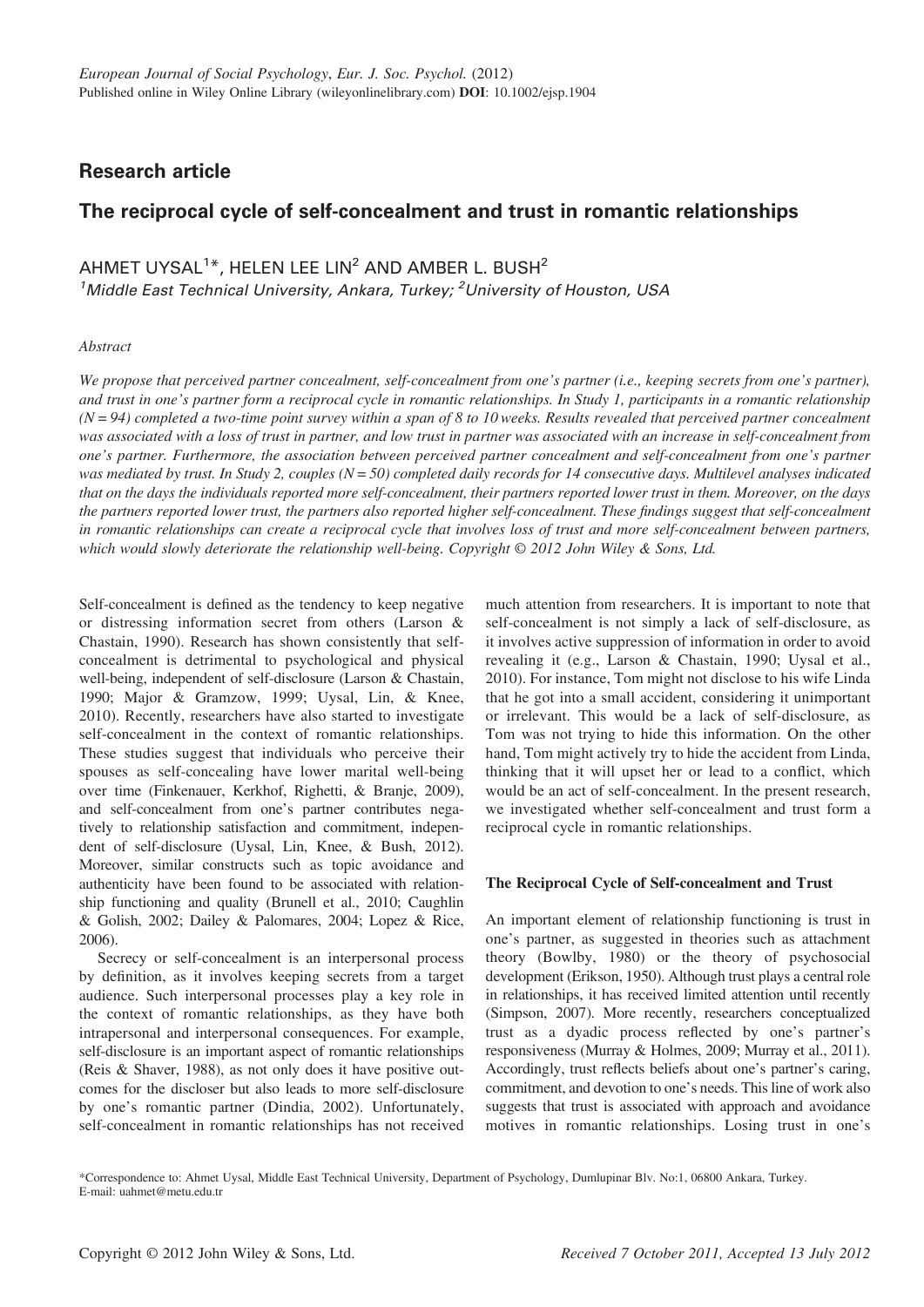partner can trigger self-protective motives, which can result in distancing oneself from the partner (Murray, Derrick, Leder, & Holmes, 2008; Murray, Holmes, & Collins, 2006). Similarly, loss of trust can negatively bias one's inferences about partner's behaviors (Campbell, Simpson, Boldry, & Rubin, 2010; Murray, Bellavia, Rose, & Griffin, 2003). These findings provide strong empirical evidence for trust's central role in relationship functioning.

Nevertheless, research investigating the role of selfconcealment and trust in close relationships is scarce. One recent study showed that perceived partner concealment predicted lower trust in one's partner after 9 months (Finkenauer et al., 2009). Although this research examined trust as a consequence of perceived partner concealment, losing trust in one's partner would also have consequences for one's own concealment in the relationship. Specifically, loss of trust may result in being less open, and more concealing, toward one's partner. Indeed, priming doubts about partner's trustworthiness automatically triggers distancing or avoidance motives (Cavallo, Fitzsimons, & Holmes, 2010; Murray et al., 2008; Murray et al., 2011).

Our model starts with the idea that perceived partner concealment is associated negatively with trust in one's partner (Finkenauer et al., 2009). When Linda perceives that Tom is keeping secrets, Linda is likely to lose trust in Tom. Furthermore, we suggest that when people lose trust in their partners, they will be more likely to self-conceal from their partners. That is, when Linda loses trust in Tom, she would be more likely to self-conceal from Tom. Next, when Linda conceals more, the same process would start for Tom. Tom would perceive Linda's concealment, lose trust in Linda, and conceal even more from Linda. This would form a reciprocal cycle of concealment and distrust within the relationship (Figure 1).

We tested parts of this model in two studies. In Study 1, we tested the associations between perceived partner concealment, trust in one's partner, and self-concealment from one's partner by collecting two-time point data from individuals who were involved in a romantic relationship. In Study 2, we tested whether the actor's actual selfconcealment was associated negatively with the partner's actual trust in the actor. As this hypothesis involved an interpersonal effect, we collected dyadic data using a diary study.

## STUDY 1

Study 1 focused on the intrapersonal processes of the model presented in Figure 1. We examined whether perceived partner concealment reduces trust in one's partner and whether low trust in one's partner increases self-concealment from one's partner.

Hypothesis 1: Perceived partner concealment at Time 1 would be associated negatively with trust in one's partner at Time 2, controlling for trust at Time 1.

Hypothesis 2: Trust in one's partner at Time 1 would be associated negatively with self-concealment from one's partner at Time 2, controlling for self-concealment from one's partner at Time 1.

Hypothesis 3 (mediation): Perceived partner concealment at Time 1 would be associated positively with self-concealment from one's partner at Time 2, controlling for self-concealment from one's partner at Time 1. This effect would be mediated by trust in one's partner at Time 2.

### Method

### Participants and Procedure

Time 1 data were collected from 172 participants (146 female) who were in a heterosexual relationship. Participants were recruited from the participant pool at a large urban university and the Society of Personality and Social Psychology listserv, and they completed an online questionnaire that included measures of perceived partner concealment, trust in partner, and concealment from one's partner. After 8 to 10 weeks, the participants were invited to participate in the follow-up survey. Ninety-four participants completed the survey at Time 2. There were no significant mean differences between those who completed the follow-up survey and those who did not, in terms of self-concealment from one's partner, perceived partner concealment, and trust in partner, as well as for gender and relationship length. However, participants who dropped out were slightly younger  $(M = 22.5, SD = 5.1)$  than those who completed the follow-up survey  $(M = 24.8, SD = 8.2;$  $t(168) = 2.2, p = .03$ .



Figure 1. The reciprocal cycle of self-concealment and trust in romantic relationships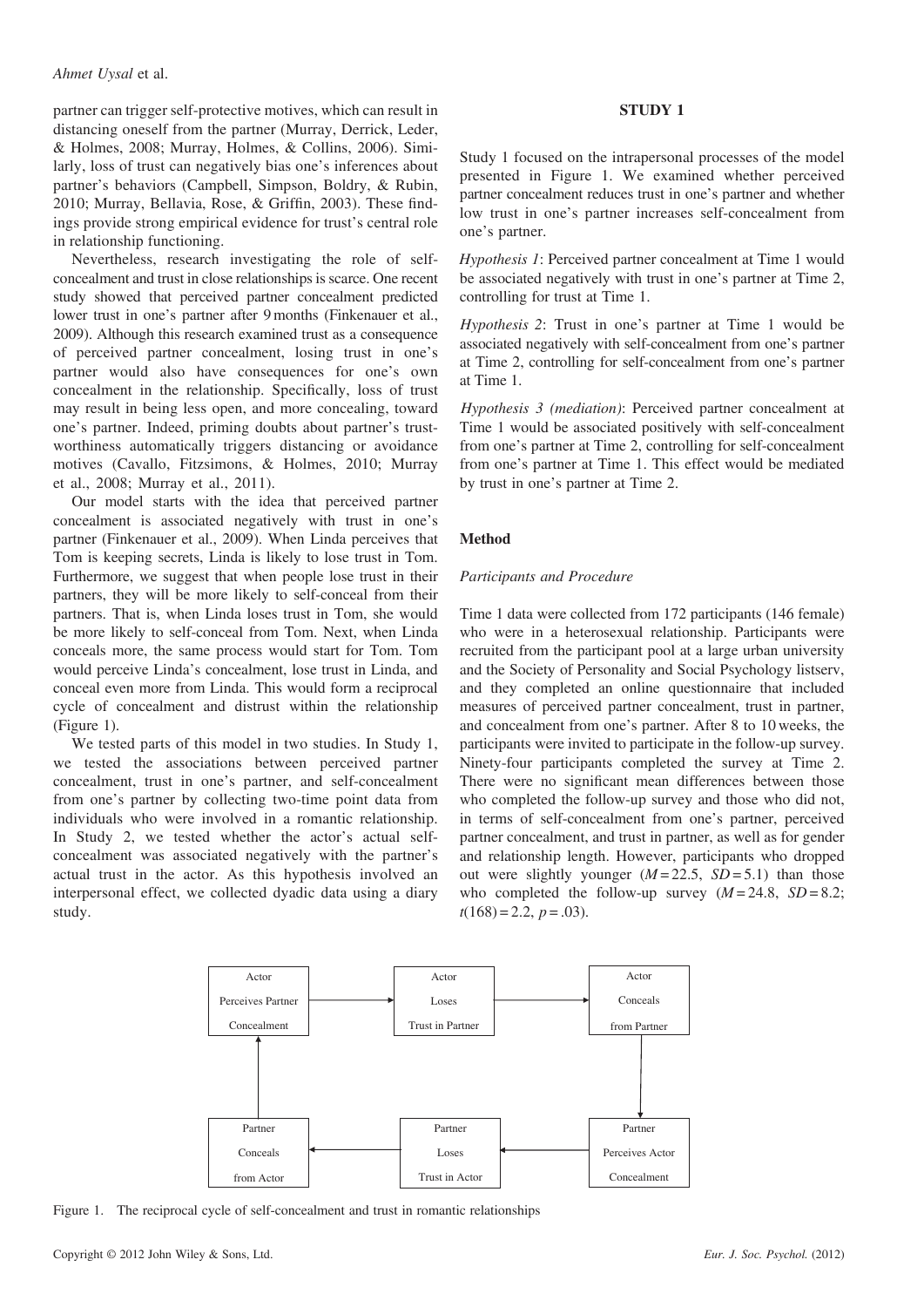In sum, 94 participants (seven males) were included in the analyses. Participants' ages ranged from 18 to 73 years  $(M = 24.83$  years,  $SD = 8.20$  years). The sample was ethnically diverse with participants identifying as Caucasian (50%), Hispanic (19%), Asian (17%), African (7%), and "Other" (7%). Average relationship length was  $4.33$  years (SD = 6.67) years) with a minimum of 2 months and a maximum of 42 years. Regarding relationship status, 27% were married, 4% were engaged, 20% were cohabiting, 46% were exclusively dating, and 3% were actively dating other people.

### Measures

Self-concealment from One's Partner. Self-concealment from one's partner was measured by adapting the Self-Concealment Scale (Larson & Chastain, 1990) items to refer to a romantic partner (Finkenauer et al., 2009; Uysal et al., 2012). Participants rated 10 items such as, "There are lots of things about me that I keep from my romantic partner" and "I'm often afraid I'll reveal something to my romantic partner that I don't want to" on a 1 (strongly disagree) to 5 (strongly agree) scale. Internal reliability (Cronbach's alpha) was .89.

Perceived Partner Concealment. Perceived partner concealment was measured by five items that were adapted from the Self-Concealment Scale. Participants rated items such as, "There are lots of things about my partner that he/she keeps from me," "My partner has an important secret that he/she hasn't shared with me," and "When something bad happens to my partner, he/she tends to keep it from me" on a 1 (strongly disagree) to 5 (strongly agree) scale. Internal reliability was .87.

Trust in One's Partner. Trust in one's partner was measured by 18 items from the Trust Scale (Rempel, Holmes, & Zanna, 1985). The scale has three subscales: predictability ("My partner is not very predictable. I can't always be certain how my partner is going to act from one day to another"), dependability ("Based on past experience, I cannot with complete confidence rely on my partner to keep promises made to me"), and faith ("I feel completely secure in facing unknown new situations because I know my partner will never let me down"). Participants rated the items on a 1 (strongly disagree) to 7 (strongly agree) scale. We did not have any specific hypotheses regarding the subscales; hence, an overall trust score was calculated by averaging the items (Cronbach's alpha = .91).

## Results and Discussion

Means, standard deviations, and correlations are presented in Table 1. We hypothesized that perceived partner concealment would be associated with a reduction in trust in one's partner (H1). To test the hypothesis, we conducted cross-lagged regression analyses. That is, perceived partner concealment and trust in one's partner at Time 1 were entered as predictors of trust in one's partner at Time 2. Furthermore, we also tested the reverse hypothesis (i.e., whether trust in one's partner predicts change in perceived partner concealment) by entering perceived partner concealment at Time 2 as the criterion.

The findings showed that perceived partner concealment at Time 1 was associated with lower trust at Time 2 ( $\beta = -.18$ ,  $p = .02$ ), controlling for trust at Time 1 ( $\beta = .72$ ,  $p < .001$ ). In other words, individuals who perceived that their partners were keeping secrets from them at Time 1 experienced a reduction in their level of trust after 2 months. Although trust at Time 1 explained a large amount of variance of trust at Time 2 ( $R^2 = .67$ ,  $p < .001$ ), perceived partner concealment still explained additional variance  $(R_{change}^2 = .02, p = .02)$ . When we tested the reverse hypothesis, the findings suggested that trust at Time 1 was not significantly associated with perceived partner concealment at Time 2 ( $\beta$  = -.07, p = .34), controlling for perceived partner concealment at Time 1 ( $\beta$  = .79,  $p$  < .001). In brief, perceived partner concealment was significantly associated with reduced trust in partner after 2 months, whereas trust was not associated significantly with a change in perceived partner concealment. These findings supported Hypothesis 1.

We conducted similar analyses to test the hypothesis that trust in one's partner would be associated negatively with self-concealment from one's partner (H2). The regression analyses suggested that trust in one's partner at Time 1 was associated negatively with self-concealment from one's partner at Time 2 ( $\beta$  = -.23,  $p$  < .001), controlling for selfconcealment from one's partner at Time 1 ( $\beta$  = .76,  $p$  < .001). Hierarchical regression analyses showed that self-concealment from one's partner at Time 1 explained a large amount of the variance in self-concealment from one's partner at Time 2  $(R^2 = .68, p < .001)$ ; however, trust still explained additional variance  $(R_{change}^2 = .05, p < .001)$ . On the other hand, self-concealment from one's partner at Time 1 was not significantly associated with trust in one's partner at Time 2  $(\beta = -.04, p = .50)$ , controlling for trust in one's partner at Time 1 ( $\beta$  = .81,  $p < .001$ ). Therefore, the reverse-direction hypothesis was not supported. In sum, Hypothesis 2 was

Table 1. Means, standard deviations, and correlations for Study 1

|        |        |        | 4                        |        | <sub>0</sub> |
|--------|--------|--------|--------------------------|--------|--------------|
|        |        |        |                          |        |              |
| $-.28$ |        |        |                          |        |              |
| .42    | $-.56$ |        |                          |        |              |
| .82    | $-.45$ | .51    | $\overline{\phantom{0}}$ |        |              |
| $-.28$ | .82    | $-.59$ | $-.52$                   |        |              |
| .46    | $-.52$ | .82    | .61                      | $-.62$ |              |
| 2.03   | 5.45   | 2.00   | 2.08                     | 5.40   | 2.01         |
| .82    | .94    | .92    | .84                      | 1.02   | .94          |
|        |        |        |                          |        |              |

*Note*: All correlations are significant at  $p < .001$  except  $r = -.28$  is significant at  $p < .01$ .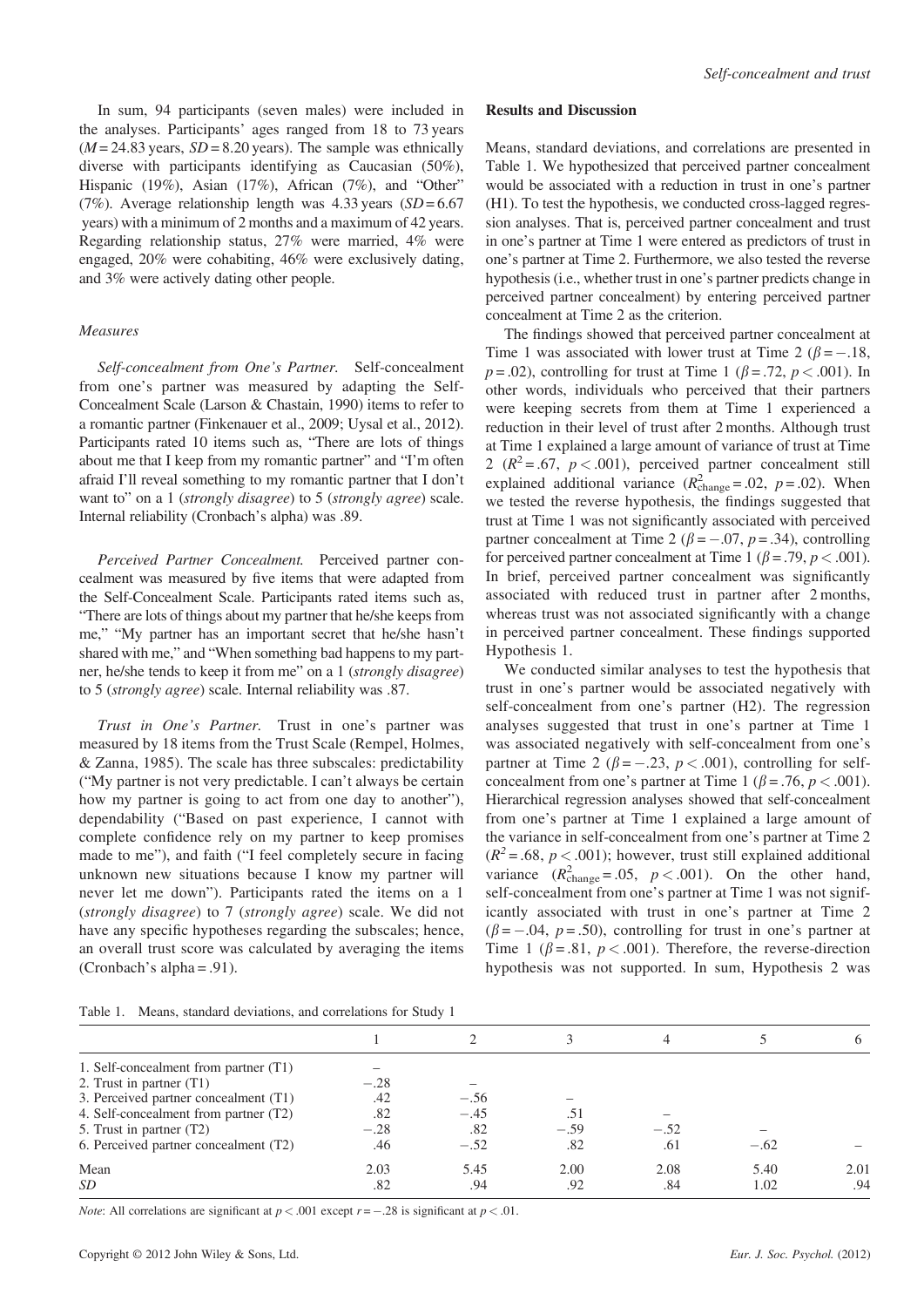supported in that individuals who did not trust in their partners at Time 1 reported an increase in their self-concealment from their partners after 2 months.<sup>1</sup>

Finally, we tested the mediation model (H3). The regression analyses suggested that perceived partner concealment at Time 1 was associated positively with self-concealment from one's partner at Time 2 ( $\beta$  = .20,  $p$  = .002), controlling for selfconcealment from one's partner at Time 1 ( $\beta$  = .74, p < .001). When trust at Time 2 was inserted into this model, the effect of perceived partner concealment was no longer significant  $(\beta = .05, p = .43)$ , and trust significantly predicted selfconcealment from one's partner at Time 2 ( $\beta = -.27$ ,  $p < .001$ ), controlling for self-concealment from one's partner at Time 1  $(\beta = .73, p < .001,$  Sobel  $Z = 3.37, p < .001$ . These findings supported Hypothesis 3.

The findings of Study 1 provided support for the intrapersonal aspect of our model. When individuals perceived their partners were concealing, they lost some trust in their partners. Furthermore, individuals who reported lower trust in their partners reported an increase in their own selfconcealment from their partners. Finally, perceiving one's partner as self-concealing was associated with an increase in one's own concealment, and findings supported this effect being mediated by a loss of trust in one's partner. These findings were strengthened by the fact that the opposite causal direction hypotheses were not supported.

Nevertheless, Study 1 also had shortcomings. First, we did not test any interpersonal effects. That is, we still do not know whether the actor's actual concealment affects the partner's level of trust. Second, participants consisted predominantly of women; thus, the findings might not generalize to men. To address these issues, we collected dyadic diary data across 14 days. We examined whether one's own (i.e., self-reported) daily concealment was associated negatively with one's partner's actual (i.e., self-reported by the partner) daily trust in the actor.

### STUDY 2

In Study 2, we focused on the interpersonal aspect of our model. We tested the direct association between actor's concealment and partner's trust.<sup>2</sup>

Hypothesis 4: Actor's daily self-concealment would be associated negatively with partner's daily trust in the actor.

## Method

#### Participants

Both partners of 71 heterosexual couples who were not cohabiting and who had been dating for at least 1 month participated in this study. Participants were recruited through undergraduate courses at a large urban university, as well as through flyers posted throughout the university campus. In order to acquire the most authentic records, it was critical that participants completed records individually. Ensuring individual record privacy was expected to be substantially more difficult with married couples and couples who were cohabiting; thus, such couples were not recruited. Of the 71 couples who signed up for the study, 21 were removed from analyses because some dropped out before the end of the study  $(N=10$  couples completed fewer than 7 days of daily records), did not follow instructions  $(N=9$  couples), or broke up during the study  $(N= 2$  couples). Included couples  $(N = 50)$  did not differ from non-included couples  $(N=21)$  in relationship length or relationship status. Participants were relatively young  $(M = 21.93)$ years,  $SD = 6.30$  years) and ethnically diverse, with participants identifying as Hispanic/Latino (32%), Asian (30%), Caucasian (19%), African-American (10%), and "Other" (9%). Average relationship length was 1.66 years  $(SD = 1.56)$ years), and most couples (90%) reported that they were exclusively dating. In exchange for participation, students received course credit, and non-students received entries into monetary lottery drawings. Because of the slow pace of data collection, after the first 6 weeks of data collection, all couples  $(N = 41)$ ; 82%) were offered \$25 for participating in the study.

#### Procedure

Both members of each couple completed an initial written questionnaire assessing basic individual and relational demographic information and baseline (i.e., person-level) self-concealment from one's partner. Upon completion of this questionnaire, participants attended a one-hour orientation session, in which they received detailed instructions and examples for completing the daily online record. Participants completed an online log each night that included the measures relevant to this study, along with other measures about relationships, immediately before bed for 14 consecutive days, beginning on the evening after the orientation. If participants had not completed a day's record by 12 PM the following day, they were unable to submit a record that day. Participants who failed to complete a record were contacted in order to remind them of the study, address any concerns, and facilitate completion of daily records. Couples' time-stamped data were inspected prior to all analyses to make certain that records were completed on the proper day and to ensure that the days matched for both members of a couple. The mean number of records was  $13.12$  (SD = 1.02) for men and  $13.32$  (SD = 1.08) for women. Two women completed records an extra day. These extra data were included in the analyses.

## Measures

Self-concealment from One's Partner. Baseline selfconcealment from one's partner was measured with the same scale used in Study 1.

Daily Self-concealment from One's Partner. Daily selfconcealment from one's partner was measured with five items (i.e., "I felt that I had to hide information about myself from

<sup>&</sup>lt;sup>1</sup>We also tested H1 and H2 controlling for gender and relationship length. These variables did not have a significant effect, and the findings remained the same.

<sup>&</sup>lt;sup>2</sup>Study 2 was part of a larger study about lies and deception in romantic relationships. We did not measure perceived partner concealment in order to maintain the brevity of the daily records and reduce participant burden. Also, both samples were the same as in Uysal et al., 2012.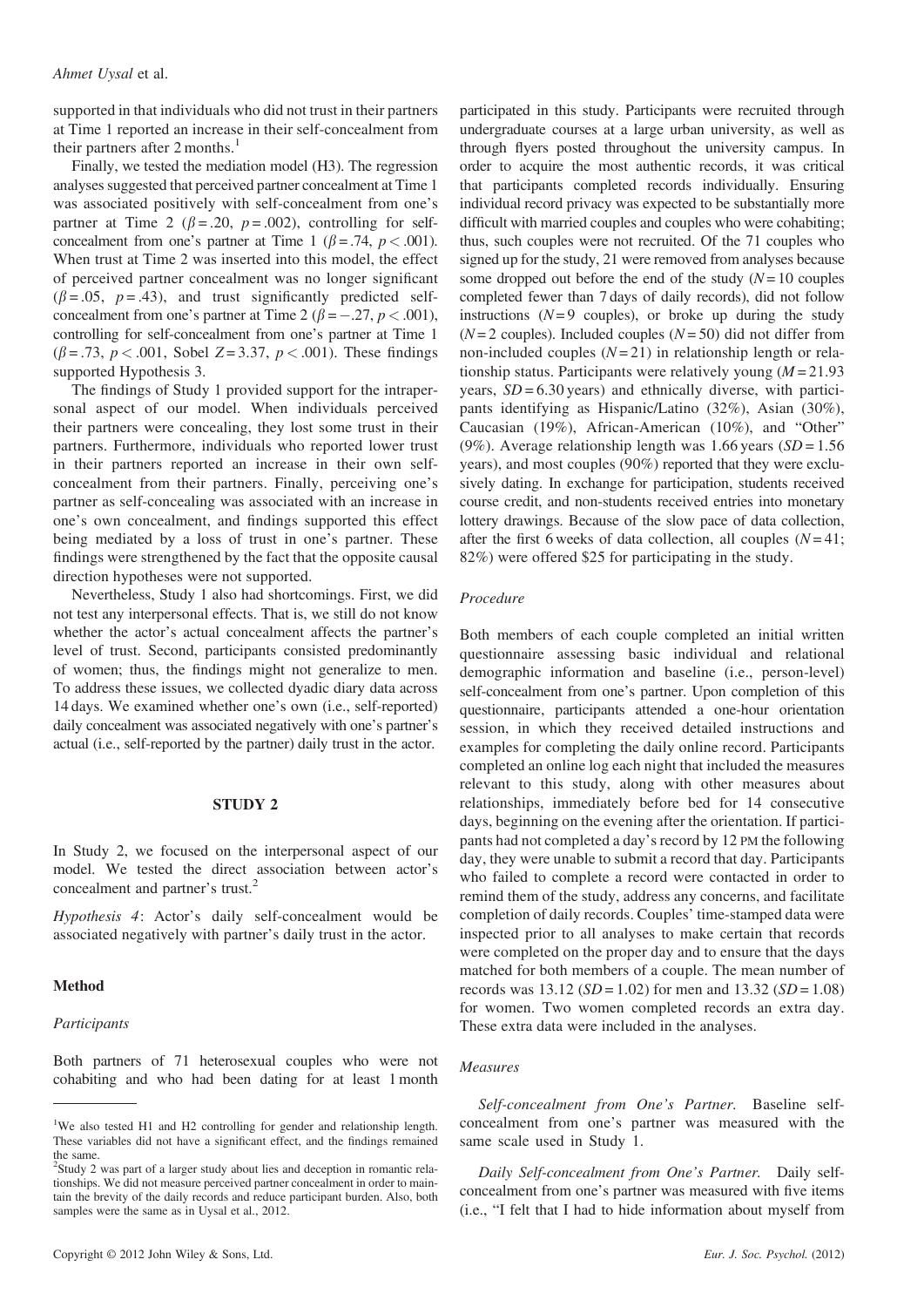my partner," "I was afraid I would reveal something to my partner that I didn't want to reveal," "I was often hiding a part of who I am from my partner," "I was pretending to be someone I'm not while with my partner," and "I felt that my partner didn't know what I'm really like") that participants were instructed to rate from 1 (strongly disagree) to 7 (strongly agree) by "considering today only." Daily alpha values ranged from .89 to .95, and the mean alpha across the 14-day period was .92.

Daily Trust in One's Partner. Daily trust in one's partner was measured with three items from the Trust Scale (Rempel et al., 1985): "My partner behaves in a consistent manner," "My partner is a thoroughly dependable person, especially when it comes to things that are important," and "I feel completely secure in facing unknown new situations because I know my partner will never let me down," which participants were instructed to rate from 1 (strongly disagree) to 5 (strongly agree) by considering how they feel "right now." These items were selected by the authors on the basis of their face validity. Daily alpha values ranged from .72 to .98, and the mean alpha across the 14-day period was .82.

## Data Analytic Strategy

A complex pattern of interdependent data emerged, as two individuals were nested within 50 couples that were then crossed with 14 days. The structure of the dyadic data consisted of distinguishable dyads; hence, we employed a two-intercept model with separate male and female intercepts (Bolger & Shrout, 2007). The two-intercept model approach allows male and female intercepts to be different and correlated. Moreover, the first-order autoregressive covariance structure type was specified to model the correlation between one's daily outcome (e.g., trust in one's partner) and the outcome that immediately preceded it (e.g., trust in one's partner from the day before). This structure allowed the errors to be autocorrelated to model the correlation from one day to the next (Kenny, Kashy, & Cook, 2006). Finally, we also controlled for baseline self-concealment and centered the daily self-concealment scores within the individual. By centering within the individual, daily self-concealment from one's partner scores reflected daily self-concealment compared with one's average level of self-concealment across 14 days. This allowed us to examine purely within-person associations (e.g., whether one's partner reported lower trust on the days one concealed more than one's average level of concealment). We used SAS software (Copyright, SAS Institute Inc. SAS and all other SAS Institute Inc. product or service names are registered trademarks or trademarks of SAS Institute Inc., Cary, NC, USA.) to conduct the analyses.

## Results and Discussion

Initially, we examined the intraclass correlation (ICC) for trust and self-concealment with empty two-intercept models. For trust, the ICC was .57 for women and .58 for men, indicating that about 43% of the variance in trust was within-person for both genders. The covariance of the two intercepts was .11,  $p = .08$ . For self-concealment, the ICC was .49 for women and .50 for men, and the covariance of the two intercepts was .45,  $p < .01$ .

Table 2. Fixed effects, variance, and covariance estimates for actor concealment predicting partner's trust (Study 2)

|                      | Partner's trust |
|----------------------|-----------------|
| Fixed effects        |                 |
| Daily concealment    | $-.04**$        |
| Baseline concealment | $-.20**$        |
| Intercept $(F)$      | $3.81***$       |
| Intercept $(M)$      | 3.98***         |
| Variances            |                 |
| Intercept $(F)$      | $.38***$        |
| Intercept $(M)$      | $.29***$        |
| Slope                | .002            |
| Residual (F)         | $.30***$        |
| Residual (M)         | $.24***$        |
| AR(1)                | $.32***$        |
| Covariances          |                 |
| Intercept            | .03             |
| Residual             | $.03**$         |

Note: (F) and (M) represent female and male values for the two intercepts. \*\*p  $< 0.01$ , \*\*\*p  $< 0.001$ .

Next, we conducted a multilevel regression analysis that included two intercepts (women and men) with random variance, a random slope (actor's daily self-concealment), and a fixed effect (person-level self-concealment) as predictors of partner's daily trust. According to our hypothesis (H4), we expected a significant effect of self-concealment at the day level.

Results (Table 2) showed that actor's daily concealment was associated negatively with one's partner's daily trust  $(B = -.04, p = .03)$ , independent of actor's person-level concealment ( $B = -.20$ ,  $p < .01$ ). As expected, on the days the actors reported self-concealment higher than their average level of self-concealment, their partners reported lower trust. The significant effect of person-level concealment also indicated that individuals who were higher on baseline self-concealment in their relationships had partners who trusted them less across the 14 days. These findings supported Hypothesis 4.

We also tested whether actor's daily trust was associated negatively with actor's daily self-concealment from the partner (H2), in order to replicate the findings of Hypothesis 2. Multilevel regression analyses using the two-intercept model showed that actor's daily trust was associated negatively with actor's daily self-concealment  $(B = -.41, p < .001)$ , independent of actor's baseline trust  $(B = -.11, p = .25)$ . On the days the individuals reported lower trust in their partners, they also reported higher self-concealment from their partners, independent of their general level of trust in their partners. These findings replicated Hypothesis 2 using a multilevel design and demonstrated the within-person relationship between trust in one's partner and self-concealment from one's partner.<sup>3</sup>

Although these findings were supportive of our hypotheses, we conducted additional analyses to explore the interpersonal effects further, as well as to examine whether there were gender differences. First, we tested Hypothesis 4 and its opposite-direction hypothesis using lagged models

<sup>&</sup>lt;sup>3</sup>The findings of Study 2 remained the same when we controlled for relationship length, as relationship length did not have a significant effect on the outcomes.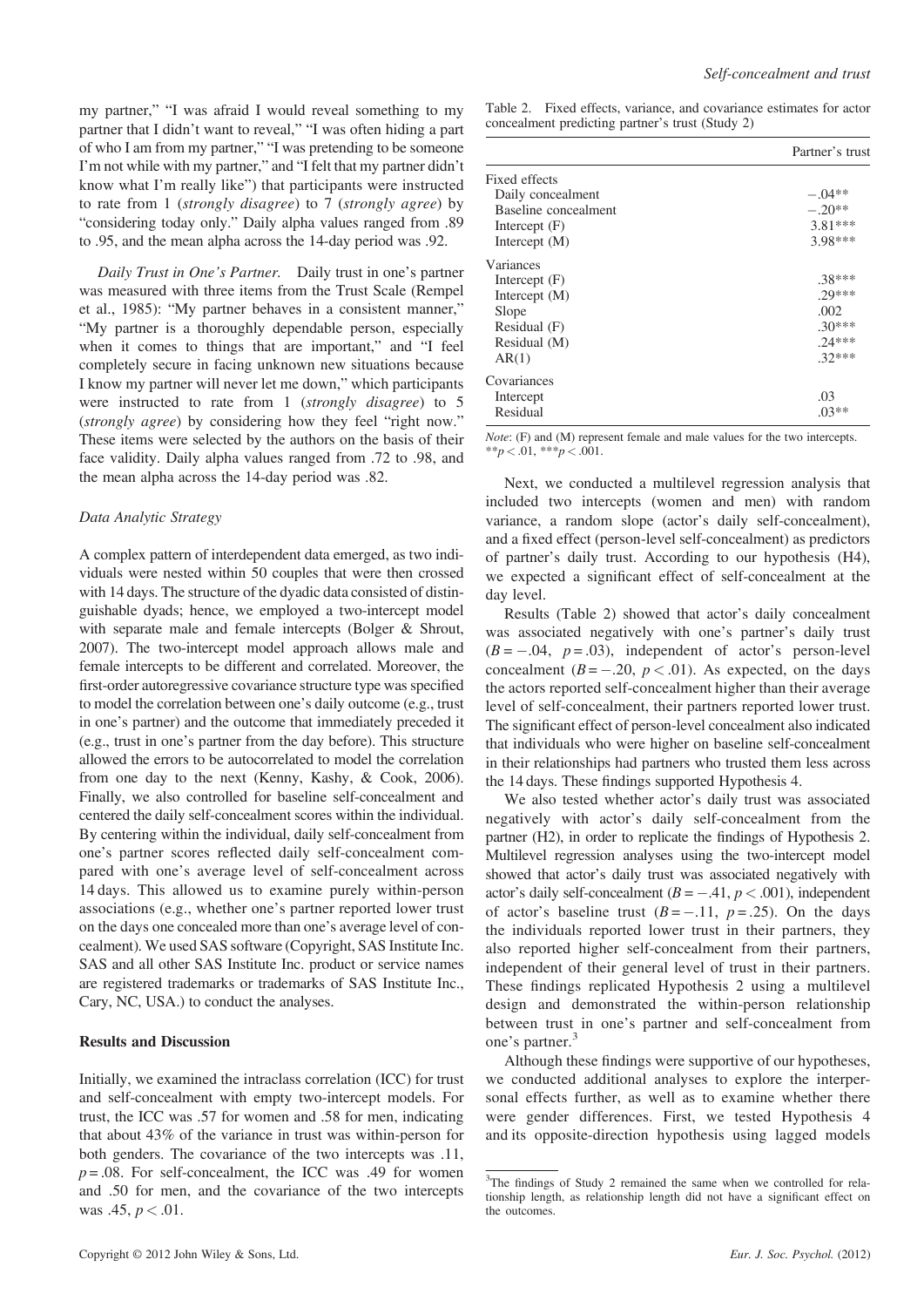(i.e., using previous day's score as the predictor). However, the results were inconclusive, as lagged predictors were not significant in either direction.

Finally, we conducted a multilevel Actor Partner Interdependence Model, using the two-intercept model, to test Hypothesis 4 in a more rigorous way. This model included both the partner's and actor's daily self-concealment scores, and the actor's baseline self-concealment, as predictors of the partner's daily trust. In other words, we examined the association between actor's daily self-concealment and partner's daily trust, independent of partner's daily self-concealment and actor's person-level self-concealment. Moreover, for each predictor, we obtained separate estimates for women and men by using a dummy-coded variable. This also allowed us to examine gender differences. In sum, the model had two random intercepts and two random slopes (actor–partner daily self-concealment) and separate gender-based estimates for partner self-concealment, actor self-concealment, and actor's baseline self-concealment.<sup>4</sup> Results showed that for both genders, actor's daily self-concealment was associated negatively with partner's daily trust  $(B_{\text{female}} = -.05, p = .04,$  $B_{\text{male}} = -.04$ ,  $p = .04$ ), independent of partner's daily selfconcealment ( $B_{\text{female}} = -.08, p < .01, B_{\text{male}} = -.16, p < .001$ ), and actor's person-level self-concealment  $(B_{\text{female}} = -.19,$  $p = .09$ ,  $B_{\text{male}} = -.13$ ,  $p = .17$ ). Results showed that for both genders, actor's daily self-concealment was associated negatively with partner's daily trust  $(B_{\text{female}} = -.05, p = .04,$  $B_{\text{male}} = -.04$ ,  $p = .04$ ), independent of partner's daily selfconcealment  $(B_{\text{female}} = -.08, p < .01, B_{\text{male}} = -.16, p < .001)$ , and actor's person-level self-concealment  $(B_{\text{female}} = -.19,$  $p = .09$ ,  $B_{\text{male}} = -.13$ ,  $p = .17$ ).

#### GENERAL DISCUSSION

To summarize, we conducted two studies to examine whether self-concealment and trust form a reciprocal cycle in romantic relationships. In Study 1, we found that perceived partner

<sup>4</sup>The equations for the actor-partner model are as follows:

$$
Trust_{M} = B_{0F} + B_{1F} (actor daily self-concealment)
$$
  
+
$$
B_{2M} (partner daily self-concealment)
$$
  
+
$$
B_{3F} (baseline self-concealment) + v_{0F} + u_F
$$

$$
Trust_F = B_{0M} + B_{1M} (actor daily self-concealment)
$$
  
+
$$
B_{2F} (partner daily self-concealment)
$$
  
+
$$
B_{3M} (baseline self-concealment) + v_{0M} + u_M
$$

Equation (1) illustrates the effects for women, and Equation (2) illustrates the effects for men. In each case, trust on a given day was predicted by the intercept  $(B_0: a$  conditional average-level term that varies across individuals and is thus a random effect), one's own self-concealment on that day  $(B_1: a$  fixed effect that is the average within-person slope across all individuals), one's partner's self-concealment on that day  $(\beta_2)$ : a fixed effect that is the average within-person slope across all individuals), an error term  $(v_0)$  that reflects how much each person's average deviates from the overall average, and an error term (u) that reflects each person's daily deviation from his or her own mean on the criterion.

Study 2 analyses were conducted using sas software. We used the PROC MIXED routine in SAS with AR(1) covariance structure. Two dummy-coded gender variables were used to obtain separate estimates for the intercepts and the slopes. For further details about two-intercept models and dyadic data analyses over time, see Bolger & Shrout (2007) and Kenny et al., (2006).

concealment predicted lower trust in one's partner after 2 months, and lower trust in one's partner predicted higher self-concealment from one's partner after 2 months. In Study 2, we found that on the days the individuals reported higher levels of self-concealment from their partners, their partners reported lower trust.

These findings contribute to the literature in several ways. First, to our knowledge, this is the first set of studies to demonstrate reciprocity of self-concealment. Although it is well established that self-disclosure in relationships is reciprocal (Cozby, 1972; Miller & Kenny, 1986; Rubin & Shenker, 1978), no research has investigated whether self-concealment is similarly reciprocal in romantic relationships. The findings of the current research provide empirical support for the reciprocity of self-concealment in romantic relationships and contribute to the scarce literature on self-concealment in romantic relationships.

Second, these studies also propose and test a process model for the reciprocity of self-concealment in romantic relationships, which involves perceived partner concealment and trust in one's partner. The findings of Study 1 not only replicated the previous findings regarding the association between perceived partner concealment and trust (Finkenauer et al., 2009), but they also extended this idea by suggesting that perceived partner concealment would eventually lead to one's own concealment. This has important implications for relationships, as trust plays a key role in relationship functioning, and both perceived partner concealment and self-concealment from one's partner have been shown to be detrimental to one's own relationship quality (Finkenauer et al., 2009; Uysal et al., 2012). If the self-concealment cycle is not broken, this may lead to the deterioration of the relationship, as partners grow more distant from and less trusting of each other, and they may become dissatisfied with their relationship. The consequences of self-concealment cycle in terms of relationship quality could be a fruitful venue of research in future studies.

A final contribution of this research is that we assessed within-person variations using a diary method in Study 2 and showed that the association between self-concealment from one's partner and partner's trust is independent of individual differences in self-concealment. In that sense, Study 2 takes a process-oriented approach rather than a trait approach. Therefore, the findings do not apply just to individuals who are self-concealers in their romantic relationships; instead, they suggest that whenever people engage in self-concealment in their romantic relationships, they might lose their partner's trust.

It should be noted that we did not test all the associations proposed in the model (Figure 1). The model suggests that actor's self-concealment would be perceived by the partner, which in turn, would reduce the partner's trust in the actor. In Study 2, we only tested the direct association between one's own concealment and one's partner's trust. Although Study 2 clearly demonstrated the interpersonal effect proposed in the model, it still did not test whether this association (i.e., the link between one's own concealment and partner's trust) is mediated by the partner's perceptions. This link could be important because under some conditions, individuals may perceive concealment even when their partners are not concealing or vice versa. For instance, anxiously attached individuals might be more suspicious and perceive their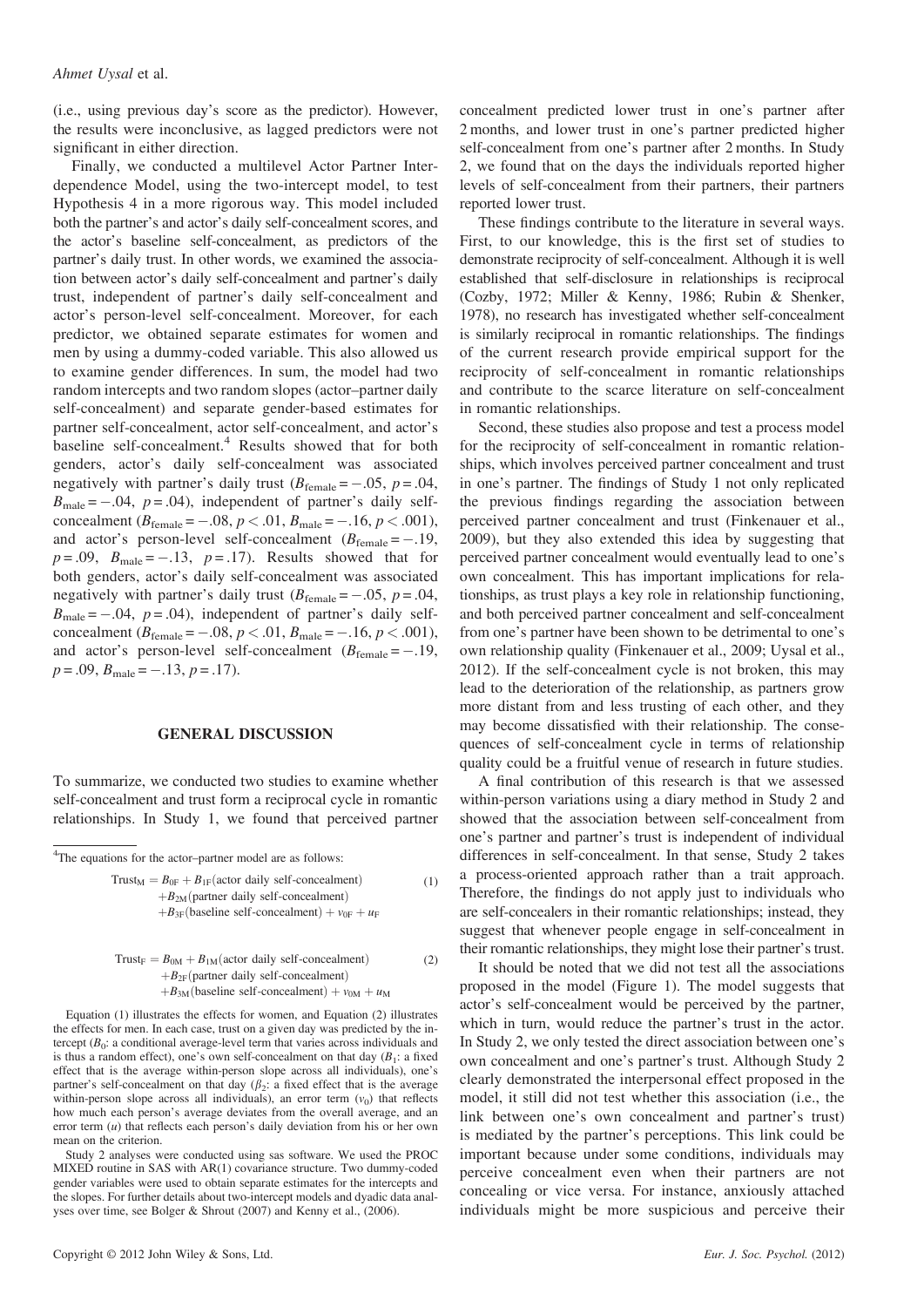partners as concealing when they actually are not, whereas avoidant individuals might be less attentive to their partner's concealment. Future studies can examine the mediating role of perceived partner concealment, as well as moderators of the association between one's own concealment and partner's perceived concealment.

Our model implies that self-concealment would slowly erode the relationship by forming a vicious cycle. This does not mean that the cycle is unbreakable. One straightforward way to prevent this progression is to be open and authentic in one's relationship, even when one's partner is concealing. As self-disclosure is reciprocal (Miller & Kenny, 1986), if the actor is open and honest, it may encourage the concealing partner to be more authentic and less concealing. Furthermore, research on authenticity in romantic relationships suggests that dispositional authenticity is associated with better relationship well-being (Brunell et al., 2010). Second, under some conditions, people may change how they perceive their partner's concealment in order to stop the cycle. For example, the empathic accuracy model (Ickes & Simpson, 1997; Simpson, Oriña, & Ickes, 2003) suggests that being accurate in inferring one's partner's feelings and thoughts promotes relationship well-being; however, this association is moderated by the potentially threatening nature of the inferred information. That is, when the information is relationship-threatening, being empathically accurate hurts the relationship. Furthermore, the model also suggests that sometimes people use a motivated inaccuracy mindset under relationship-threatening situations in order to protect the relationship. From this perspective, it can be suggested that motivated inaccuracy may result in a non-significant association between partner's actual concealment and actor's perceived partner concealment. In other words, when the actors are motivated to be empathically inaccurate, they would not perceive their partners as concealing. This could be another way to stop the reciprocal cycle of self-concealment in romantic relationships.

It is also necessary to note that relationship processes can be beneficial for the relationship in one context but detrimental in another context (McNulty & Fincham, 2012). For instance, negative problem-solving behaviors such as blaming or rejecting the partner for minor problems can have detrimental effects for relationship satisfaction, whereas the same behaviors can have positive effects on relationship satisfaction for more severe problems (McNulty & Russell, 2010). Similarly, sometimes concealment might be adaptive for the relationship. For instance, if one's partner is easily irritated, insecurely attached, or judgmental due to contextual or personality-related reasons, the relationship consequences of concealment might be less severe or even more positive than those from being open and honest. On the other hand, this comes at a cost for the concealer, as incongruent behaviors have been shown to be associated with lower well-being (Ryan & Deci, 2002).

A similar potential moderator is the severity or importance of things that are being concealed. For instance, hiding that one has feelings for another person could have different consequences compared with hiding that one has received a traffic ticket. Moreover, the severity of secrets could also play a moderating role in perceived partner concealment. Thinking that one's partner is hiding a minor secret, compared with a major secret, would probably have different effects on the

partner's perceived trustworthiness. On the other hand, it could also be argued that the effect of severity of the secrets would be reflected in concealment scores, as some items of both (i.e., perceived and self) concealment scales assess the importance of what is being concealed (e.g., "My partner has an important secret that he/she hasn't shared with me" and "I have a secret that is so private that I would lie if my romantic partner asked me about it"). Nevertheless, specifically assessing the severity, or if possible the content, of both self-concealment and perceived partner concealment would further clarify these processes.

Finally, future studies can also examine the valence of the information that is being concealed. Although self-concealment is about hiding negative personal information, individuals can sometimes conceal positive information from their partners for a variety of reasons. For instance, Linda may hide that she got a promotion or a career-related award, thinking that Tom, who is also working in the same field, would feel threatened by this information. Although concealing positive information is probably not as common as concealing negative information, it remains to be seen whether the consequences are similar.

There were a few limitations to the current studies. First, both studies were correlational, and the proposed causal relationships were based on past research and our hypothesizing. Although we used longitudinal designs, the findings cannot demonstrate causation unless experimental studies are conducted. Moreover, lagged analyses in Study 2 were not conclusive; thus, one needs to be cautious about making causal inferences. Similarly, both studies spanned brief periods of time. Thus, it is not possible to draw conclusions about the long-term consequences of these processes, which can be addressed in future studies. Finally, the samples consisted mostly of young adults, and the average relationship length was about 3 years, restricting the external validity of the findings. Although controlling for relationship length did not change the results, self-concealment from one's partner might still have varying consequences at different stages of a relationship. Similarly, the sample of Study 2 was restricted to couples who were not cohabiting, and the findings may be different for married couples. Studies testing these associations using different methods, with more representative samples (such as couples in short versus long-term relationships and cohabiting versus non-cohabiting couples) would give us more insight about these processes.

In sum, this research suggests that self-concealment in romantic relationships can create a reciprocal cycle that involves loss of trust and more self-concealment between partners. This cycle can slowly deteriorate the relationship and result in severe long-term consequences for the relationship well-being.

#### **REFERENCES**

- Bolger, N., & Shrout, P. E. (2007). Accounting for statistical dependency in longitudinal data on dyads. In T. D. Little, J. A. Bovaird, & N. A. Card (Eds.), Modeling contextual effects in longitudinal studies (pp. 285–298). Mahwah, NJ US: Lawrence Erlbaum Associates Publishers.
- Bowlby, J. (1980). Attachment and loss. New York, NY US: Basic Books.
- Brunell, A. B., Kernis, M. H., Goldman, B. M., Heppner, W., Davis, P., Cascio, E. V., & Webster, G. D. (2010). Dispositional authenticity and romantic relationship functioning. Personality and Individual Differences, 48(8), 900–905. DOI: 10.1016/j.paid.2010.02.018